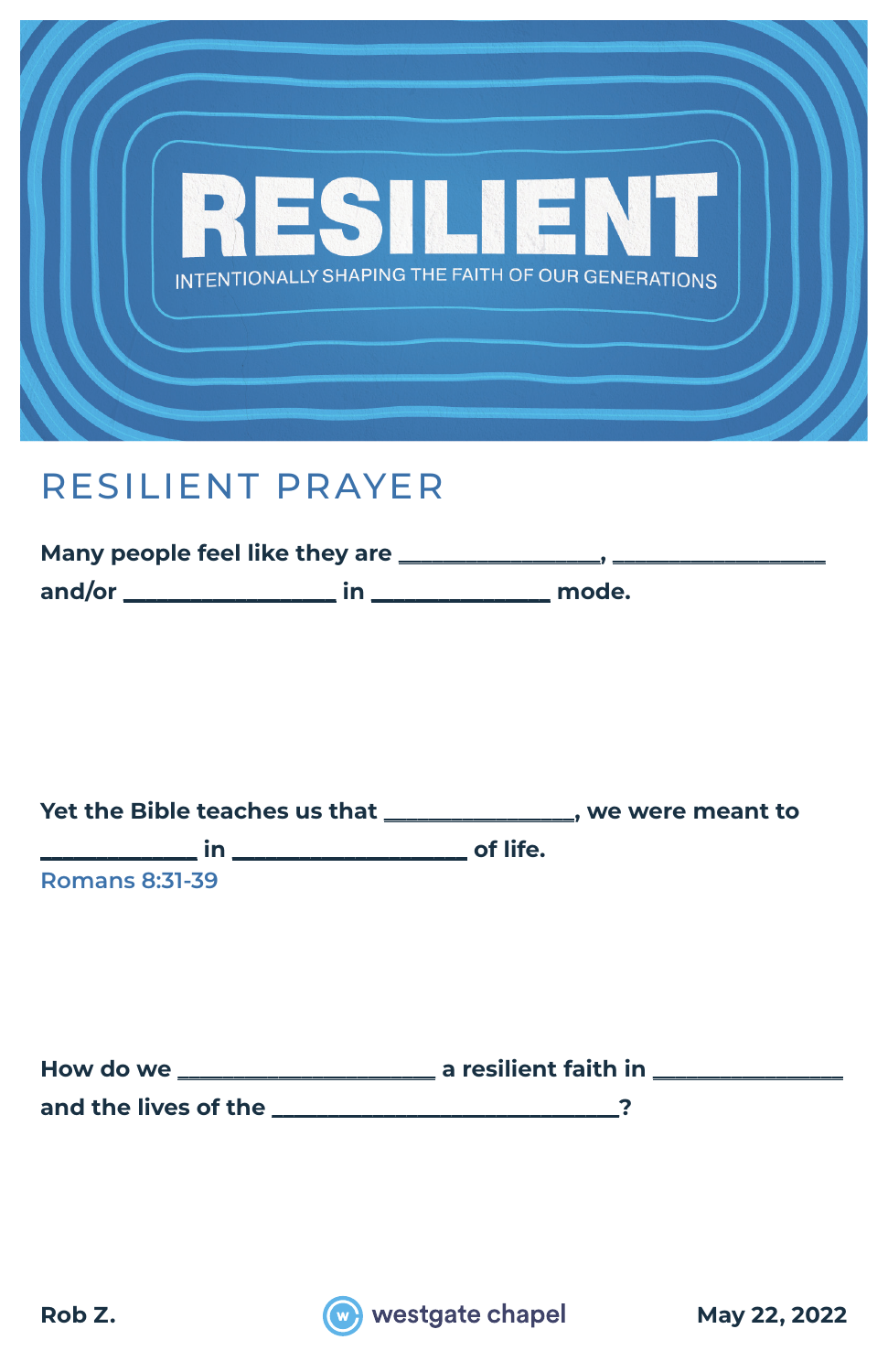| Prayer is meant to be the resilient ____________________ for our faith.<br>Yet often, prayer in the Christian life is __________________ resilient:                                                                   |  |
|-----------------------------------------------------------------------------------------------------------------------------------------------------------------------------------------------------------------------|--|
| • ____________ of Christians believe that God __________________________________<br>____________ say God hears, but that prayer _________________<br>__________ don't know if God _______________ peoples<br>prayer's |  |
|                                                                                                                                                                                                                       |  |
|                                                                                                                                                                                                                       |  |
| How do we develop a resilient prayer life?<br>Matthew 6:9-13                                                                                                                                                          |  |
| Our Father who art in heaven _______________ be your name                                                                                                                                                             |  |
| • Your ________________ come, Your __________ be done, on earth                                                                                                                                                       |  |
| as it is in heaven                                                                                                                                                                                                    |  |
|                                                                                                                                                                                                                       |  |
|                                                                                                                                                                                                                       |  |
|                                                                                                                                                                                                                       |  |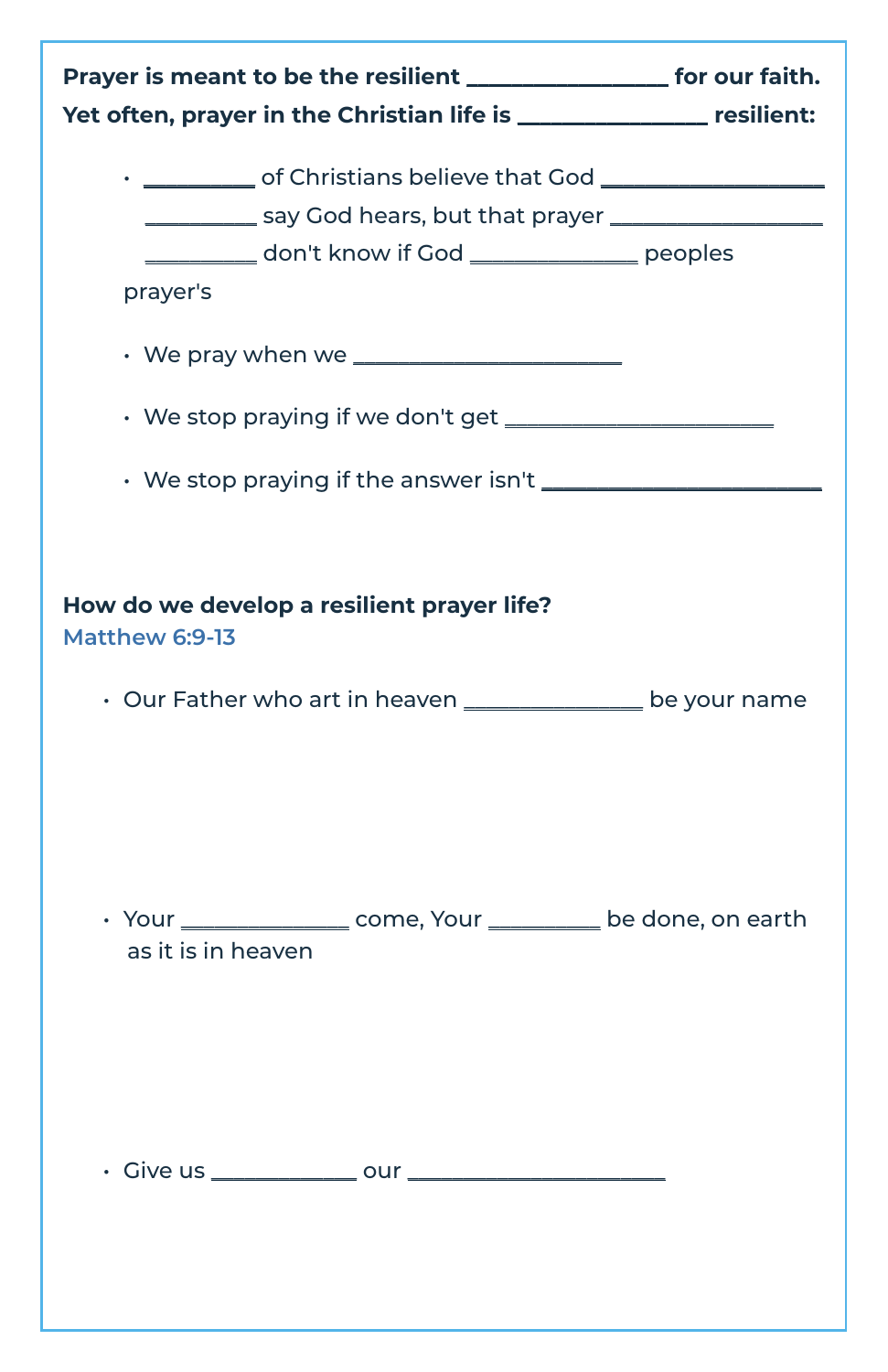| our debtors         | • And ______________ us our debts as we also have ______________________________ |   |
|---------------------|----------------------------------------------------------------------------------|---|
|                     | · And lead us not into ______________, but ___________ from evil                 |   |
| <b>The Doxology</b> | What is the secret to developing a resilient prayer life?                        |   |
|                     | • We must _________________ with God as _________ of our lives                   |   |
|                     | • When we do this, we naturally <b>[2006]</b> and experience                     |   |
|                     | · And our lives begin to ______________________                                  | Ţ |
|                     |                                                                                  |   |